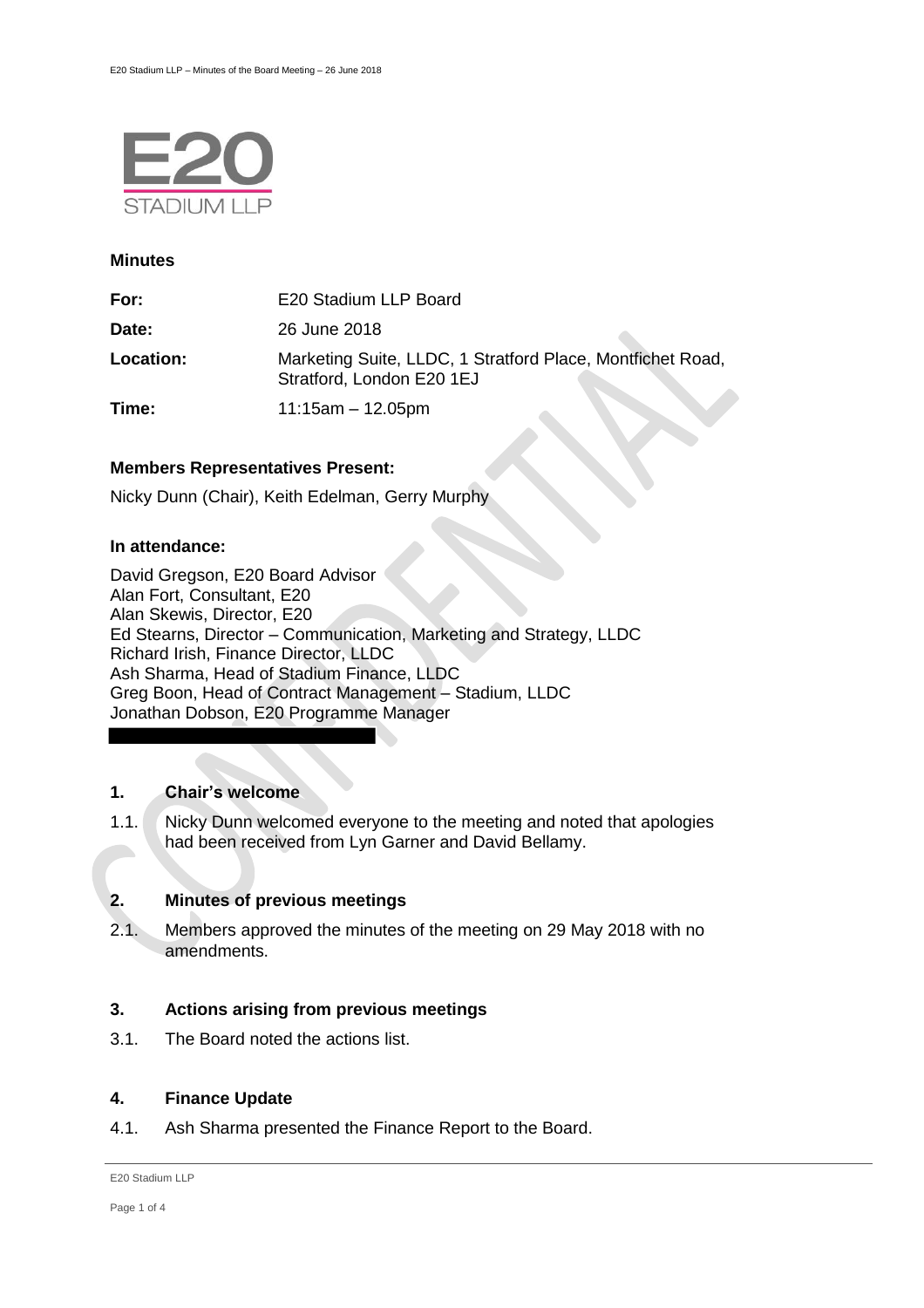4.2. The schedule of payments was presented to the Board for approval.



# 4.3. **The Board NOTED the report and APPROVED all payments noting the exceptions above.**

# **5. Legal Update**

5.1. Gerry Murphy presented the legal update including a paper setting out disputes with West Ham United by Sean Graham, Transport for London (TfL) Legal.





5.2. **The Board NOTED the legal update, including the current position on disputes with West Ham United.**

### **6. E20 Director Update**

6.1. Alan Skewis' presented the E20 Director Update.



#### E20 Stadium LLP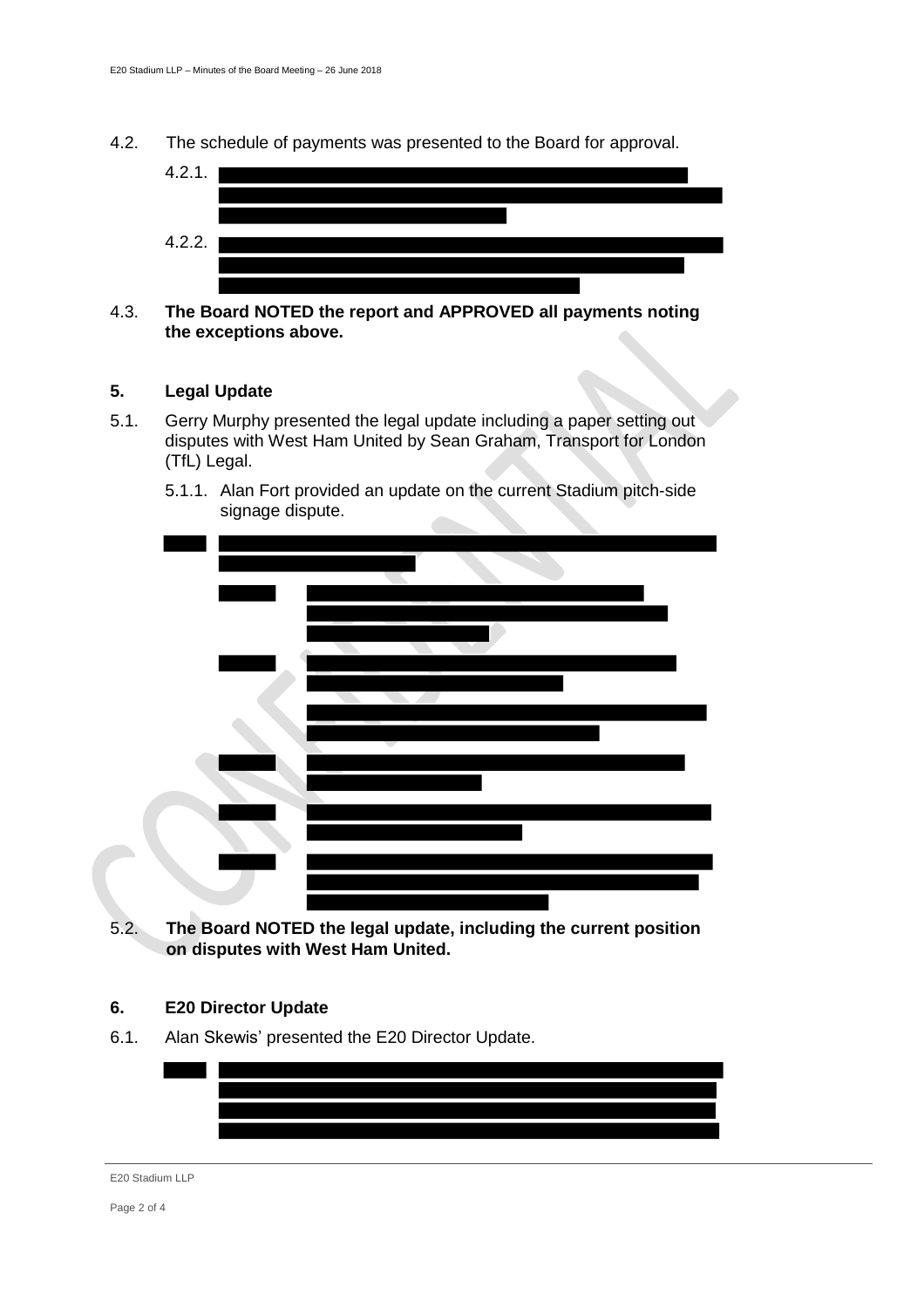

- 6.2. The Board requested that A3 versions of the Risk Register to be included in papers mailed out.
- 6.3. **The Board NOTED the Health and Safety report received from LS185.**
- 6.4. **The Board NOTED the E20 Director's Report**

# **7. Stadium Capital Project Approvals**

- 7.1. Alan Skewis presented the Stadium Capital Project Approvals paper.
- 7.2. The Board **APPROVED** the proposed upgrade to the Stadium Building Management System up to £50,000.



7.3. Alan Skewis set out the rationale for the Layher purchase.

- 7.4. The Board **NOTED** the purchase of £295,000 of Layher scaffold to support the 2018 seat moves and future configurations.
- 7.5. The Board discussed the feasibility studies on access routes into Stratford Station.